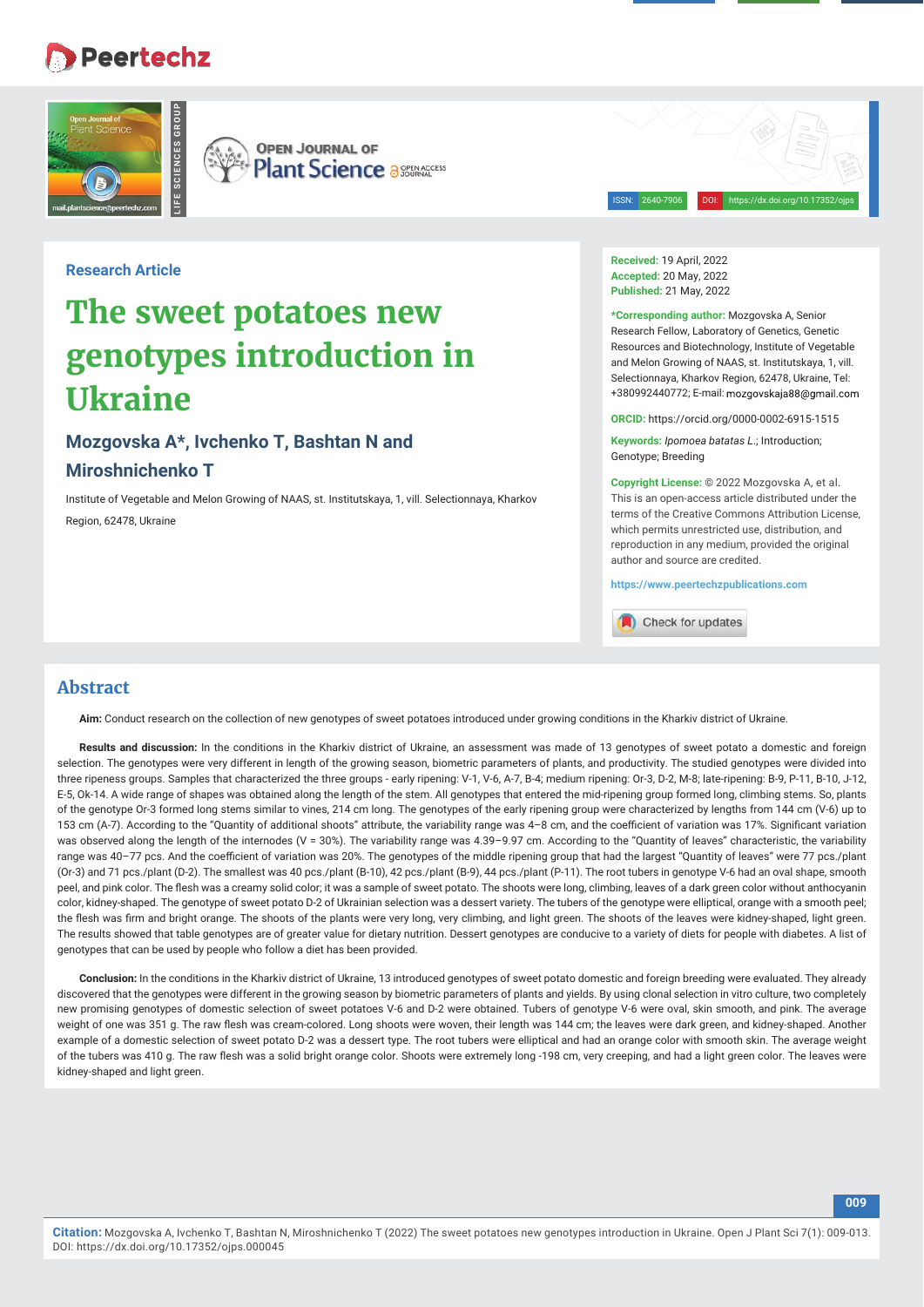## **Introduction**

Sweet potatoes are a perennial herbaceous plant [1]. Varietal characteristics are plant-dependent and can be fully used by humans for food [2]. This is especially true in developing countries, the diet includes leaves, young shoots, seeds, and root tubers [3]. However, in Ukraine, sweet potatoes are grown as an annual plant to then obtain root tubers.

According to biochemical studies, root tubers have antioxidant properties [4]; they contain substances useful for human health. These are vitamins C and B, glucose, calcium, magnesium,  $\beta$ -carotene, folic acid, and trace elements [5].

Scholars believe that the center of origin of sweet potatoes lies between the Yucatan Peninsula in Mexico and the Orinoco River in Venezuela. Thanks to Christopher Columbus, the first root tubers were brought to Europe about a century earlier than traditional Ukrainian potatoes - *Solanum tuberosum* L. [7].

As reported by FAOSTAT [8], the total cultivation of sweet potatoes in the world in different years ranged between 100 million tons. The main producers were Asia (75.3%), the USA (20.2%) and Oceania (0.8%). Sweet potato cultivation in Europe has the lowest percentage in the world (3.7%), which is about 56,200 tons.

The productive part of sweet potato plants - root tubers are very diverse in shape and color. They are round, elongated, oval, or spindle-shaped. The skin can be white, cream, yellow, orange, pink, or purple; smooth or rough. The pulp of the root tubers also varies from white, pink, orange, and cream to purples [9-20].

Characteristically, sweet potatoes are also widely used in the food industry and for animal feed [21]. Root tubers are processed into sugar, alcoholic beverages, and starch; made fried in bars, chips, candied fruits and pastilles, and purees for baby food [22,23].

Flower pollination occurs crosswise, but mostly plants reproduce vegetatively [24]. Sweet potato is a hexaploid (2n  $= 6x = 90$ ) with the main number of chromosomes  $x = 15$ [25]. Various marker systems such as RAPD, AFLP, SSR, and ISSR are used worldwide to assess the genetic diversity of sweet potato varieties [26,27]. Most SSR markers are used in genetic research [28]. This is because SSR markers are more polymorphic and reproduce accurate sequences of results [29]. Some of them have been successfully used for the genetic differentiation of sweet potato varieties from Brazil. They were also involved in assessing the genetic origin of sweet potatoes from New Guinea, which is considered a secondary center of cultural origin [30].

Sweet potatoes have great potential for agriculture and human nutrition in the Central European area. Culture is becoming increasingly popular in Ukraine [31]. The climatic conditions of our country are quite suitable for growing sweet potatoes. Since the culture originates from a warm subtropical climate, where there are appropriate thermal conditions and humidity, in the Kharkiv region, especially in May, when there

is a high risk of spring frosts, it will be necessary to create the additional cover. One of the advantages of growing sweet potatoes is that in Ukraine there are no pests and diseases specialized for sweet potato culture. Thus, the evaluation of sweet potato samples in the Kharkiv region is of considerable selection value for obtaining new commercial domestic varieties [32].

Therefore, the study of samples of sweet potatoes of foreign selection in the Kharkiv region of Ukraine is urgent task research.

#### **The aim**

Conduct research on the collection of new genotypes of sweet potatoes introduced under growing conditions in the Kharkiv district of Ukraine.

## **Materials, methods and conditions of research**

The research was conducted from 2019 to 2021 in the Laboratory of Genetics, Genetic Resources, and Biotechnology of the Institute of Vegetable and Melon Growing of NAAS. They were conducted in laboratory and soil conditions according to methodological recommendations [33,34]. Mathematical processing of the obtained data was performed [35].

The materials of the study were 13 samples of sweet potatoes of domestic and foreign selection. The choice of genotypes was determined by those who were able to collect from different countries. And then conducted a detailed description of them after they were grown in soil conditions. Then already divided into groups of maturity. To obtain planting material, root tubers were germinated in boxes with sand. The obtained cuttings were planted in late May-early June in the open ground in the ridges mulched with black film, height 30 cm, width  $-40$ cm. The soil was chernoz typical low humus medium loam. Humus content - 3.9%, mobile phosphorus - 113–269 mg/ kg; exchangeable potassium - 90–163; alkaline-hydrolyzed nitrogen - 126–146 mg/kg of soil). Planting scheme - (20 + 80 cm) x 40 cm, planting density - 50 ths./ha . Irrigation was carried out by drip irrigation. During the growing season, according to the descriptor [36], phenological observations of plant development were made. At least 20 plants in the variant were measured for accounting. The number of shoots and leaves was described as average.

Sweet potatoes are harvested before frost in autumn in September. To characterize the structure of the crop from each site dug an average sample of bushes, which were 8-12 pieces. For further use in breeding studies, tubers were selected from the best in terms of productivity and marketability of plants, which had a yield of 40-80 t / ha and marketability of tubers at the level of 80–90%. The most promising sweet potato clones for selection work were manually selected. Boxes with sweet potatoes were marked according to the fractions and a "treatment period" was carried out. Warmed root tubers at a temperature of  $+ 28 + 30^{\circ}$ C for 5 days, humidity 80-90%. As a result, the skin of the root tubers was rough, the mechanical damage dried up. This method prevents the possibility of

**010**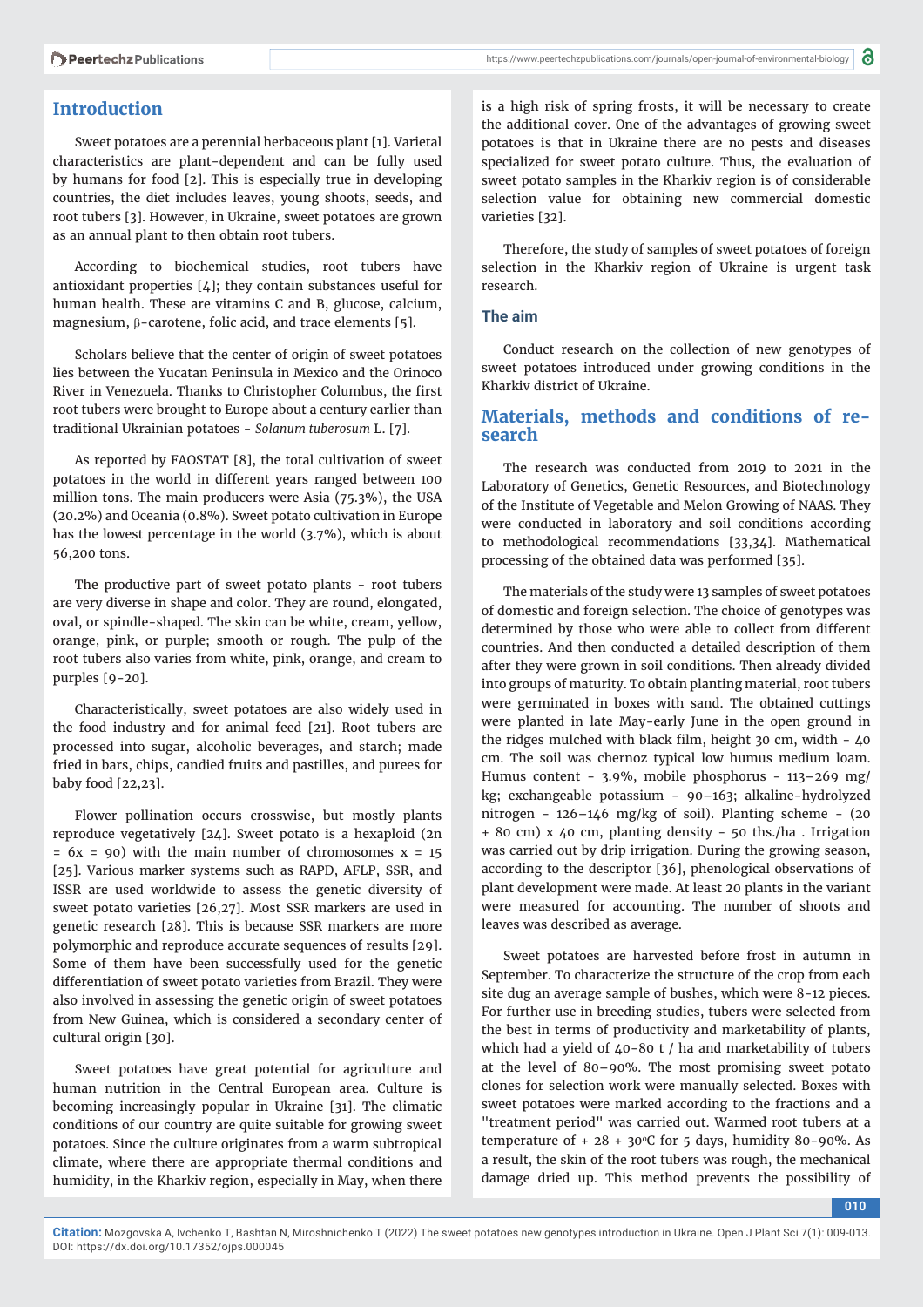additional infection and contributes to the full preservation of the crop.

## **Results and discussion**

According to the results of the research, a description of 13 introduced genotypes of sweet potato was performed. The studied genotypes were divided into three ripeness groups. There are: early ripening: V-1, V-6, A-7, B-4; medium ripening: Оr-3, D-2, М-8; late-ripening: B-9, P-11, B-10, J-12, Е-5, Оk-14 (Table 1).

The length of the stem received a wide range of forms. The range of variability based on the "length of the stem" was 110 - 214 cm, and the coefficient of variation was  $21\%$ , which indicated significant variation. All specimens included in the group of medium-ripe formed long stems. Thus, plants of the Or-3 variety formed the longest stems, similar to vines, 214 cm long. Samples of the early ripening group were characterized by a length of  $144 \text{ cm}$  (V-6) to  $153 \text{ cm}$  (A-7). Samples of the late-ripening group did not form long stems, they had a length of 110 cm (B-10) to 137 cm (Ok-14).

Based on the "Quantity of additional shoots" the range of

variability was  $4 - 8$  cm, and the coefficient of variation - was 17%. Samples from different maturity groups had the largest number of additional shoots: 8 pcs. (Ok-14), 8 pcs. (V-6), and 6 pcs. (D-2), 4 pcs. (B-10), 5 pcs. (M-8) had the smallest number of shoots.

Significant variation was observed in the length of the internode (V =  $30\%$ ). The range of variability was  $4.39 - 9.97$ cm. Samples Or-3, D-2, and M-8 had the longest internode length - 10 cm, 8 cm, and 7 cm, respectively.

Based on "Quantity of leaves" the range of variability was  $40 - 77$  pcs., and the coefficient of variation - was  $20\%$ . The largest number of leaves had genotypes of the middle group of maturity: 77 pcs. and 71 pcs. (Or-3 and D-2, respectively), 40 pcs. (B-10), 42 pcs. (B-9), 44 pcs. (P-11) had the smallest.

Over the years of research, according to the descriptor, collectible samples of sweet potatoes have been described. The results are presented in Table 2. The characteristics of the morphological features of the samples were described by the shape, color of the skin and pulp of root tubers, and the shape of the leaves. Samples with a light color of the pulp are considered for table use, and with color - for dessert.

| Table 1: Biometric indicators of sweet potato plants (average 2019 - 2021). |          |                          |            |                |                   |               |  |
|-----------------------------------------------------------------------------|----------|--------------------------|------------|----------------|-------------------|---------------|--|
| <b>Maturity group</b>                                                       | Genotype | <b>Country of origin</b> | Length, cm |                | Quantity, pcs.    |               |  |
|                                                                             |          |                          | stems      | internode      | additional shoots | <b>leaves</b> |  |
| Early ripening                                                              | $V-1$    | <b>USA</b>               | 151        | 4              | 6                 | 54            |  |
|                                                                             | $V-6$    | <b>UKR</b>               | 144        | 4              | 8                 | 52            |  |
|                                                                             | $A-7$    | <b>USA</b>               | 153        | 5              | 5                 | 55            |  |
|                                                                             | $B-4$    | <b>USA</b>               | 133        | 5              | 6                 | 48            |  |
| Medium ripening                                                             | $Or-3$   | <b>USA</b>               | 214        | 10             | 6                 | 77            |  |
|                                                                             | $D-2$    | <b>UKR</b>               | 198        | 8              | 6                 | 71            |  |
|                                                                             | M-8      | <b>USA</b>               | 161        | $\overline{7}$ | 5                 | 58            |  |
| Late ripening                                                               | $B-9$    | <b>USA</b>               | 115        | 6              | 5                 | 42            |  |
|                                                                             | P-11     | <b>USA</b>               | 120        | 6              | 6                 | 44            |  |
|                                                                             | $B-10$   | <b>ESP</b>               | 110        | 6              | 4                 | 40            |  |
|                                                                             | $J-12$   | <b>JPN</b>               | 124        | 5              | 6                 | 45            |  |
|                                                                             | $E-5$    | <b>USA</b>               | 136        | 4              | 6                 | 49            |  |
|                                                                             | Ok-14    | <b>CHN</b>               | 137        | 6              | 8                 | 50            |  |
| $\text{SSD}_{0.05}$                                                         |          |                          | 12         | $\mathbf{2}$   | $\mathbf{2}$      | 13            |  |
| min                                                                         |          |                          | 110        | 4              | 4                 | 40            |  |
| max                                                                         |          |                          | 214        | 8              | 8                 | 77            |  |
| $V\%$                                                                       |          |                          | 21         | 17             | 17                | 20            |  |

#### **Table 2:** Characteristics of sweet potato's new genotypes (average 2019-2021).

|          |                          | <b>Characteristics of root tubers</b> |                   |                   |                         |
|----------|--------------------------|---------------------------------------|-------------------|-------------------|-------------------------|
| Genotype | <b>Country of Origin</b> | the shape                             | color of the peel | the pulp color    | The shape of the leaves |
| $V-1$    | <b>USA</b>               | oval                                  | pink              | cream             | heart-shaped            |
| $V-6$    | <b>UKR</b>               | oval                                  | pink              | cream             | heart-shaped            |
| $A-7$    | <b>USA</b>               | elongated-elliptical                  | light pink        | cream             | spear-shaped            |
| $B-4$    | <b>USA</b>               | elongated-elliptical                  | cream             | cream             | kidney-shaped           |
| $Or-3$   | <b>USA</b>               | elliptical                            | orange            | orange            | kidney-shaped           |
| $D-2$    | <b>UKR</b>               | elliptical                            | orange            | orange            | kidney-shaped           |
| $M-8$    | <b>USA</b>               | oval                                  | orange            | orange            | heart-shaped            |
| $B-9$    | <b>USA</b>               | rounded                               | orange            | orange            | spear-shaped            |
| $P-11$   | <b>USA</b>               | elliptical                            | purple            | purple            | spear-shaped            |
| $B-10$   | <b>JRN</b>               | elliptical                            | orange            | orange            | heart-shaped            |
| $J-12$   | <b>JPN</b>               | elliptical                            | cream             | white             | spear-shaped            |
| $E-5$    | <b>USA</b>               | elliptical                            | orange            | orange            | heart-shaped            |
| Ok-14    | <b>CHN</b>               | elliptical                            | cream             | white with purple | spear-shaped            |
|          |                          |                                       |                   |                   | 011                     |

**Citation:** Mozgovska A, Ivchenko T, Bashtan N, Miroshnichenko T (2022) The sweet potatoes new genotypes introduction in Ukraine. Open J Plant Sci 7(1): 009-013. DOI: https://dx.doi.org/10.17352/ojps.000045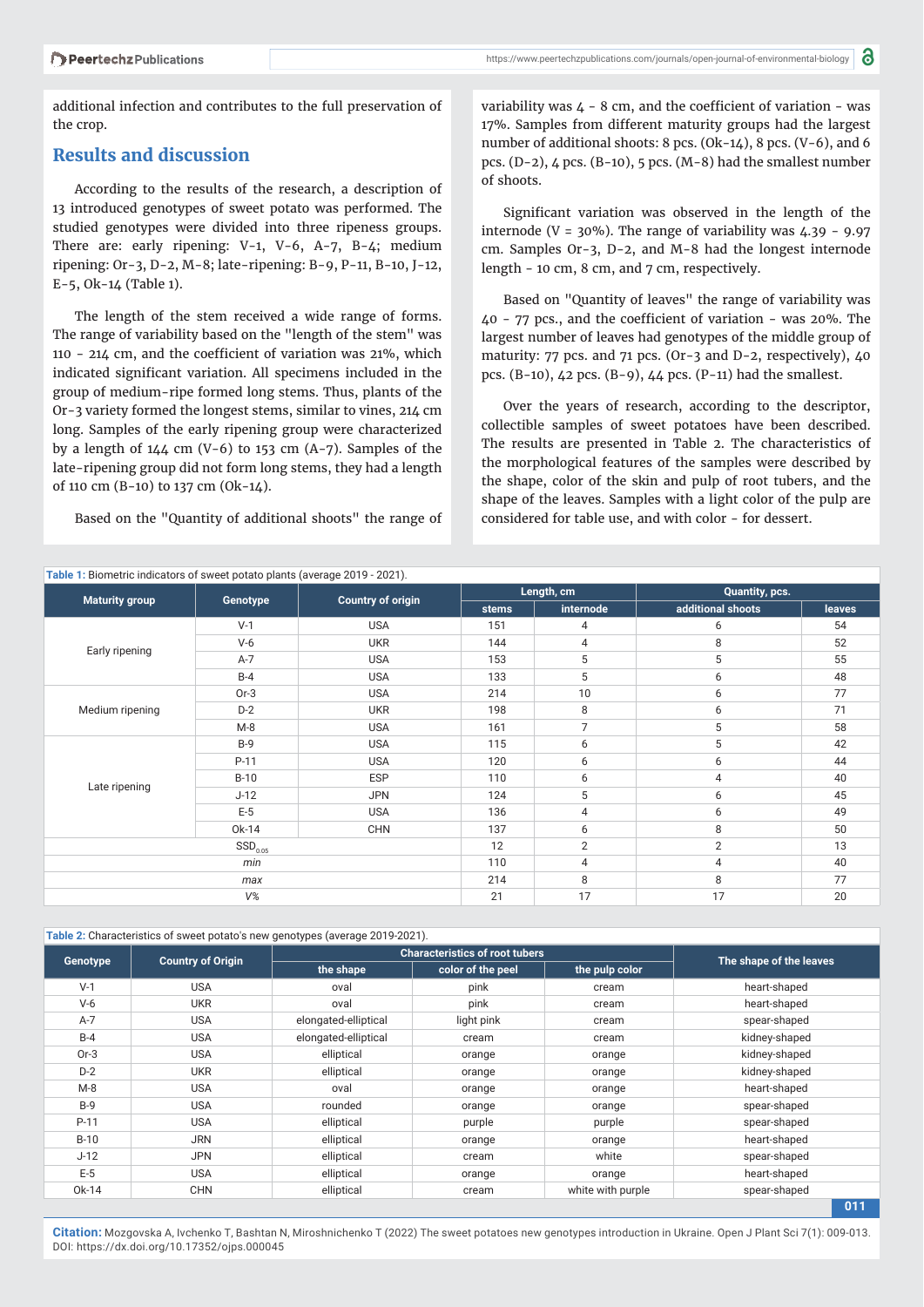A promising example of domestic selection V-6 is a table variety of sweet potatoes. Root tubers had an oval shape and smooth pink skin. The flesh is a creamy solid color. Shoots are long, creeping, dark green leaves without anthocyanin color, kidney-shaped. Another interesting example of sweet potato domestic selection is D-2 refers to dessert varieties. Root tubers are elliptical, orange in color with smooth skin. The flesh is a solid bright orange color. Shoots are extremely long, very creeping, and light green. The leaves are kidney-shaped, and light green without anthocyanin color.

Sweet potato root tubers were dug up in mid-September. The optimal time was chosen before the first frosts. The root tubers were immediately weighed. Thus, the average weight of root tubers of early-maturing samples was  $342$  g (V-1), 351 g (V-6), 255 g (A-7), and 189 g (B-4). In the samples of the middle-ripe group, the average weight of root tubers was much higher: 390 g (Or-3), 410 g (D-2), and 315 g (M-8). In the samples of the late-ripening group, the average weight of root tubers was the smallest and was: 238 g (B-9), 230 g (P-11), 233 g (B-10), 160 g (J-12), 185 g (Е-5), 115 g (Ok-14). This fact was explained by the insufficient growing season for these samples in the Kharkiv district of Ukraine.

The highest yield of sweet potato root tubers was obtained in the dessert sample D-2 (112 t/ha), with marketability of 88%. The table sample V-6 also had a high yield (87 t/ha), and the marketability of root tubers was at the level of 81 %.

It should be noted that the varieties Е-5, Ok-14, and P-11 did not form a high yield of root tubers, as they were late ripening.

The comparative study of sweet potato genotypes revealed the peculiarities of the biochemical composition of root crops (Table 3). Thus, table genotypes had a high percentage of dry matter in the root tubers. Its highest content was determined in genotypes B-4 (27.3%) and A-7 (26.6%). This also affected the high content of Starch - 20.08 and 16.2, respectively. The content of Total sugar in these genotypes is 10.27% and 11.47%, respectively. The content of Ascorbic acid was among the highest - 10.81 mg% and 15.71 mg%. Among the dessert species, the Be-9 genotype was noted; the percentage of dry matter was 25.3%, total sugar 12.26%, and ascorbic acid 12 mg%. Genotype D-2 had (Dry matter - 17.8%, Total sugar - 9.12%, the most was ß-carotene 6.43 mg%, ascorbic acid - 12.03 mg%). Genotypes Av-7 (15.71 mg%), and Pu-13 (17.7 mg%) also had a high content of ascorbic acid.

## **Conclusion**

In the conditions in the Kharkiv district of Ukraine, 13 introduced genotypes of sweet potato domestic and foreign breeding were evaluated. They already discovered that the genotypes were different in the growing season by biometric parameters of plants and yields. By using clonal selection *in vitro* culture, two completely new promising genotypes of domestic selection of sweet potatoes V-6 and D-2 were obtained. Tubers of genotype V-6 were oval, skin smooth, and pink. The average weight of one was 351 g. The raw flesh was cream-colored.

a

**Table 3:** Biochemical composition of root tubers of sweet potato genotypes.

| $N^{\circ}$ on<br>biotechnology<br>catalog | <b>Dry</b><br>matter, % | <b>Total</b><br>sugar, % | ß- carotene,<br>mg %     | <b>Starch</b> | Ascorbic acid, mg % |
|--------------------------------------------|-------------------------|--------------------------|--------------------------|---------------|---------------------|
| $V-6$                                      | 17.7                    | 7.74                     | $\overline{\phantom{0}}$ | 14.0          | 7.01                |
| $V-1$                                      | 17.6                    | 7.71                     | -                        | 14.2          | 7.00                |
| $B-4$                                      | 27.3                    | 10.27                    | $\overline{\phantom{0}}$ | 20.08         | 10.81               |
| $M-8$                                      | 15.88                   | 10.34                    | $\overline{\phantom{0}}$ | 12.18         | 6.76                |
| $Or-3$                                     | 17.3                    | 8.86                     | 6.33                     | 14.00         | 11.84               |
| $D-2$                                      | 17.8                    | 9.12                     | 6.43                     | 14.12         | 12.03               |
| $E-5$                                      | 12.62                   | 11.4                     |                          |               | 11.5                |
| $A-7$                                      | 26.6                    | 11.47                    | $\overline{\phantom{0}}$ | 16.2          | 15.71               |
| Be-9                                       | 25.3                    | 12.26                    | 3.52                     | 16.78         | 12.0                |
| Ok-14                                      | 17.3                    | 7.46                     | 6.7                      | 17.03         | 9.24                |
| Pu-11                                      |                         | 7.02                     |                          | 9.6           | 17.7                |
| $B-10$                                     |                         | 7.61                     |                          | 10.1          | 9.6                 |
| $J-12$                                     | -                       | 6.24                     | $\overline{\phantom{0}}$ | 11.74         | 20.1                |
| $\textit{SSD}_{0.05}$                      | 8,3                     | 3,2                      | 0,8                      | 4,1           | 5,3                 |
| $V\%$                                      | 11,2                    | 8,1                      | 0,3                      | 6,4           | 3,1                 |

Long shoots were woven, their length was 144 cm; the leaves were dark green, and kidney-shaped. Another example of a domestic selection of sweet potato D-2 was a dessert type. The root tubers were elliptical and had an orange color with smooth skin. The average weight of the tubers was 410 g. The raw flesh was a solid bright orange color. Shoots were extremely long -198 cm, very creeping, and had a light green color. The leaves were kidney-shaped and light green.

The obtained data showed that genotypes of table purpose are of greater value for dietary nutrition. Dessert genotypes are conducive to a variety of diets for people with diabetes. As such patients are quite limited in their attire for healthy eating.

## **References**

- 1. Moulin MM, Rodrigues R. Collection and Morphological Characterization of Sweetpotato Landraces in North of Rio de Janeiro State. Hortic. Bras. 2012; 286–292.
- 2. Escalante-Sánchez E., Rosas-Ramírez D. Aacylated Lipooligosaccharides from the Resin Glycosides of Sweetpotato. J Agric Food Chem 2008; 9423–9428.
- 3. Huang Y, Chang Y. Effects of Genotype and Treatment on the Antioxidant Activity of Sweetpotato in Taiwan. Food Chem. 2006; 529–538.
- 4. Šlosár M. Batáty-poznáte ich (Batatas-do you know them)? Záhradnictví. 2016; 24-25.
- 5. Manifesto MM, Costa Tártara S.M. Analysis of the Morphological Attributes of a Sweetpotato Collection. Ann Appl Biol. 2010; 157: 273–281.
- 6. Šlosár MI, Mezeyová A. Sweet potato (Ipomoea batatas L.) Growing in conditions of Southern Slovak Republic. Potravinarstvo. 2016; 384-392.
- 7. Kunstelj N, Ţnidarčič D. Employing Artificial Neural Networks and Regression in Analysis on Knowledge about Sweetpotato (Ipomoea batatas L.) in Slovenia. Ital J Food Sci 2013; 263-274.
- 8. FAOSTAT Statistical Databases. Food and agriculture organization of the United Nations. 2016.

**012**

**Citation:** Mozgovska A, Ivchenko T, Bashtan N, Miroshnichenko T (2022) The sweet potatoes new genotypes introduction in Ukraine. Open J Plant Sci 7(1): 009-013. DOI: https://dx.doi.org/10.17352/ojps.000045